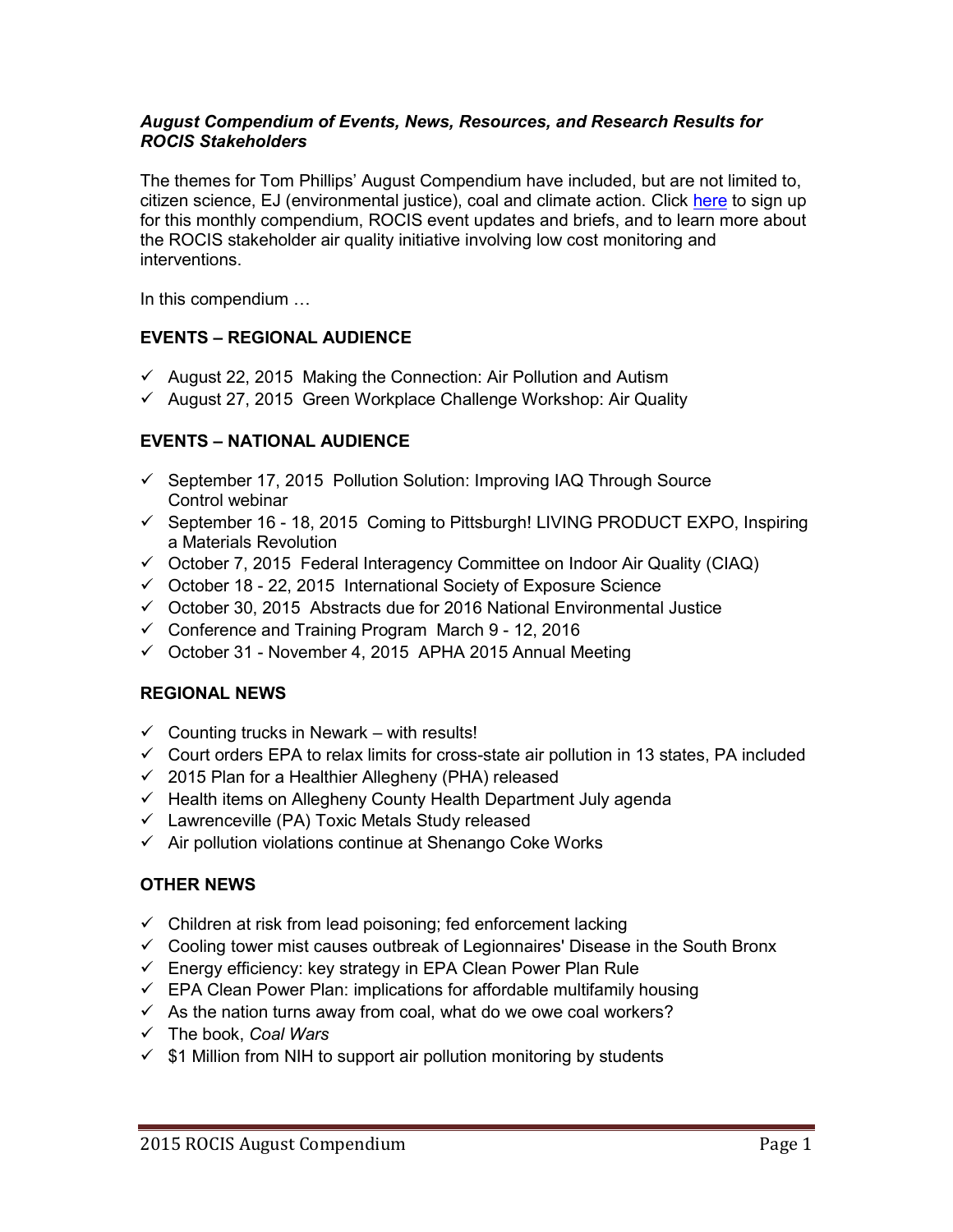# **RESOURCES**

- $\checkmark$  Children's Environmental Health information
- $\checkmark$  Citizen and student science tools and curricula: ozone, black carbon, CO<sub>2</sub>
- $\checkmark$  Miss the July 9, 2015 Community Air Monitoring training?
- $\checkmark$  EPA Tools for Schools: IAQ & health webinars
- $\checkmark$  EPA Environmental Justice Blog
- $\checkmark$  Scholarships and other resources for PA environmental education
- $\checkmark$  2015 EPA Vapor Intrusion Guidelines released
- $\checkmark$  Legionnaires' disease and cooling towers standards and quidelines

# **RESEARCH RESULTS**

- $\checkmark$  International review: the carcinogenic potential of exposure to low doses and mixtures of chemicals
- $\checkmark$  GSA links high-performance building outcomes to integrated design
- $\checkmark$  Pollutant sensor research in Europe
- $\checkmark$  Climate change: Review of overheating of buildings, passive survivability, and indoor heat health indices
- $\checkmark$  Climate change impacts on U.S. indoor and outdoor air quality and health
- $\checkmark$  Epidemiological studies of wildfire impacts on health
- $\checkmark$  SENSIndoor: a new indoor VOC sensor R&D program in the EU

# **ABSTRACTS AND LINKS for above items**

# **EVENTS**

# **August 22, 2015 Making the Connection: Air Pollution and Autism**

Presentation by Dr. Evelyn Talbott, University of Pittsburgh Graduate School of Public Health

4-7 PM, "Maren's House" in Squirrel Hill, Pittsburgh, PA [For more information](http://gasp-pgh.org/2015/08/05/making-the-connection-air-pollution-and-autism/)

# **August 27, 2015 Green Workplace Challenge Workshop: Air Quality**

8-12 AM, UPMC East, Monroeville, PA

Discover what local leaders are doing to reduce air pollution impacts, save resources and money, and improve the quality of life in the region. ROCIS's Linda Wigington will participate in a panel discussion. [Register here](http://www.gwcpgh.org/index.php/for-participants/register-for-workshops)

# **September 17, 2015 Pollution Solution: Improving IAQ Through Source Control webinar**

Part of IAQ Master Class Professional Training Webinar Series, EPA: ten 1-hour technical, core competency web-based training sessions designed to build the capacity of school district staff across the country to start, improve, or sustain an IAQ management program. Certificates and CEUs available. [Register here](http://www.epa.gov/iaq/schools/webconferences.html)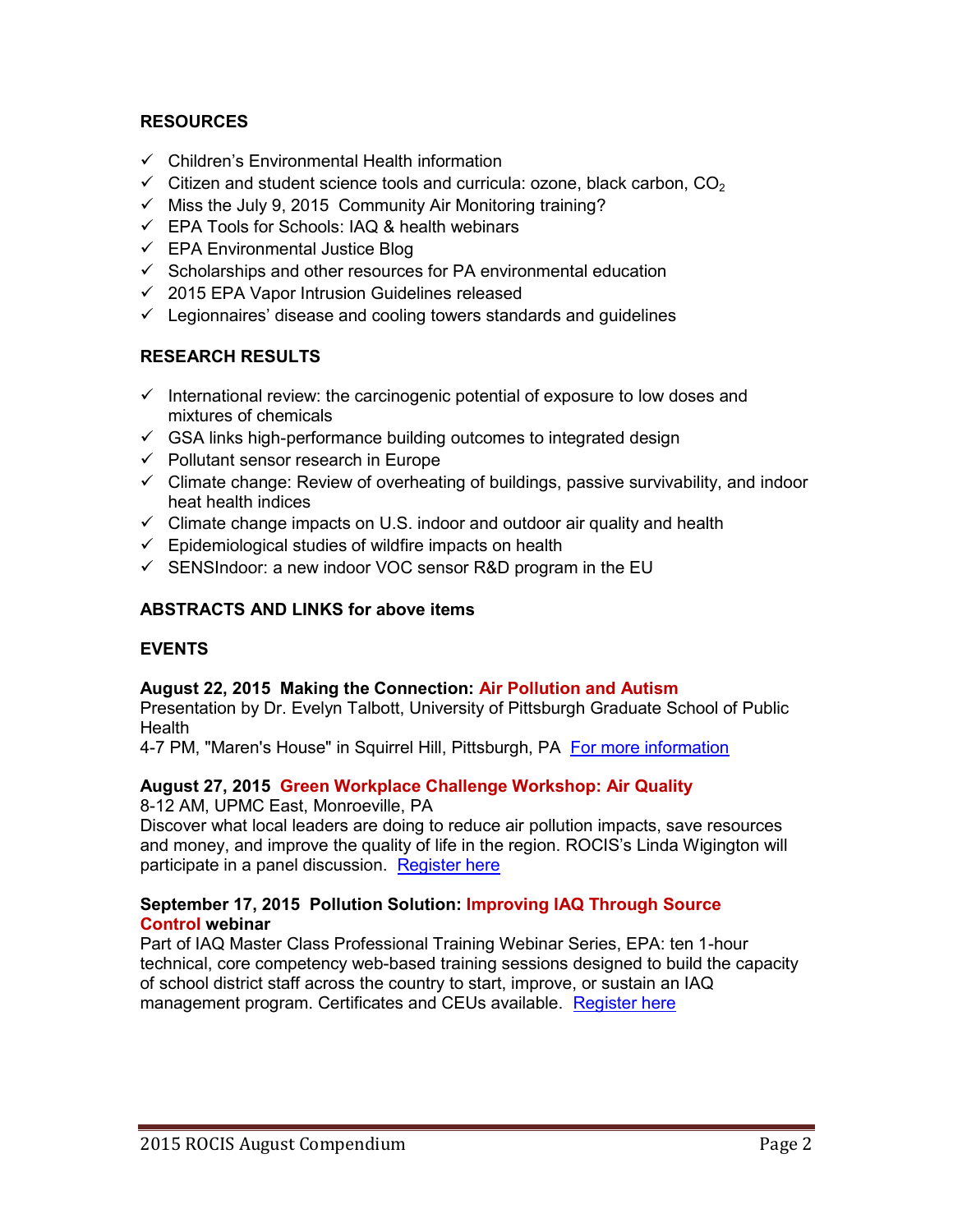# **EVENTS, Continued**

### **September 16 - 18, 2015 Coming to Pittsburgh! LIVING PRODUCT EXPO, Inspiring a Materials Revolution**

David L. Lawrence Convention Center, Pittsburgh, PA

"The Expo is a groundbreaking new International event that will bring together leading minds in the product industry and ignite a revolution in the way materials are designed, manufactured, and delivered.*"* ROCIS is represented in the "Impact of Airborne Toxins on Health" session which will tell the story about how airborne toxins from industrial and mobile sources overburden the southwestern Pennsylvania region, and initiatives designed to reduce that threat to building occupants. For information: [Click here](http://www.livingproductexpo.org/)

# **October 7, 2015 Federal Interagency Committee on Indoor Air Quality (CIAQ)**

Quarterly webinars on agency activity updates, and guest speakers on current issues such as spray polyurethane foam insulation. Previous presentations are also posted. Speaker proposals are being sought. <http://www.epa.gov/iaq/ciaq>

# **October 18 - 22, 2015 International Society of Exposure Science**

Henderson, Nevada Fracking, traffic, other outdoor pollutant sources, heat exposure, and pollutant monitoring will be addressed at this international conference. [http://www.ises2015.org,](http://www.ises2015.org/) see Conference Program

# **October 30, 2015 Abstracts due for 2016 National Environmental Justice**

**Conference and Training Program March 9 - 12, 2016** A National Dialogue for Building Healthy Communities, Washington, DC [Call for abstracts](http://energy.gov/lm/downloads/2016-call-abstracts)

# **October 31 - November 4, 2015 APHA 2015 Annual Meeting** (American Public Health Association)

Chicago, IL Sessions address community health, community health workers, climate change, environmental pollution, environmental justice, etc. [Searchable Online Program](http://www.apha.org/events-and-meetings/annual/?gclid=CJukj7vznMcCFQGqaQodKs0KBw)

# **REGIONAL NEWS**

# **Counting trucks in Newark – with results!**

Volunteers in Newark, New Jersey's low-income neighborhoods conduct a truck count every two years. This city has asthma rates three times the state average: the residential areas near the East Coast's busiest port are overrun by trucks. Community efforts resulted in agreements to reduce truck and port emissions and to fund citizen science (monitoring and training). [Read more](http://www.nj.com/news/index.ssf/2015/08/how_1_group_is_using_a_very_low-tech_tool_to_fight_nj_air_pollution.html) July 30, 2015

EPA funds community-based monitoring [and citizen training in Newark](http://www.nj.com/essex/index.ssf/2015/03/newark_to_monitor_air_quality_with_150k_epa_sensor.html) March 14, 2015 [EPA & Port Authority agree to fund efforts to](http://www.nj.com/essex/index.ssf/2015/07/pollution-attacking_agreement_aims_to_cut_truck_id.html) reduce truck emissions July 28, 2015

# **Court orders EPA to relax limits for cross-state air pollution in 13 states, including Pennsylvania**

[Read more](http://www.post-gazette.com/news/environment/2015/07/28/Court-orders-EPA-to-redo-air-pollution-limits-in-13-states-pennsylvania/stories/201507280181) July 28, 2015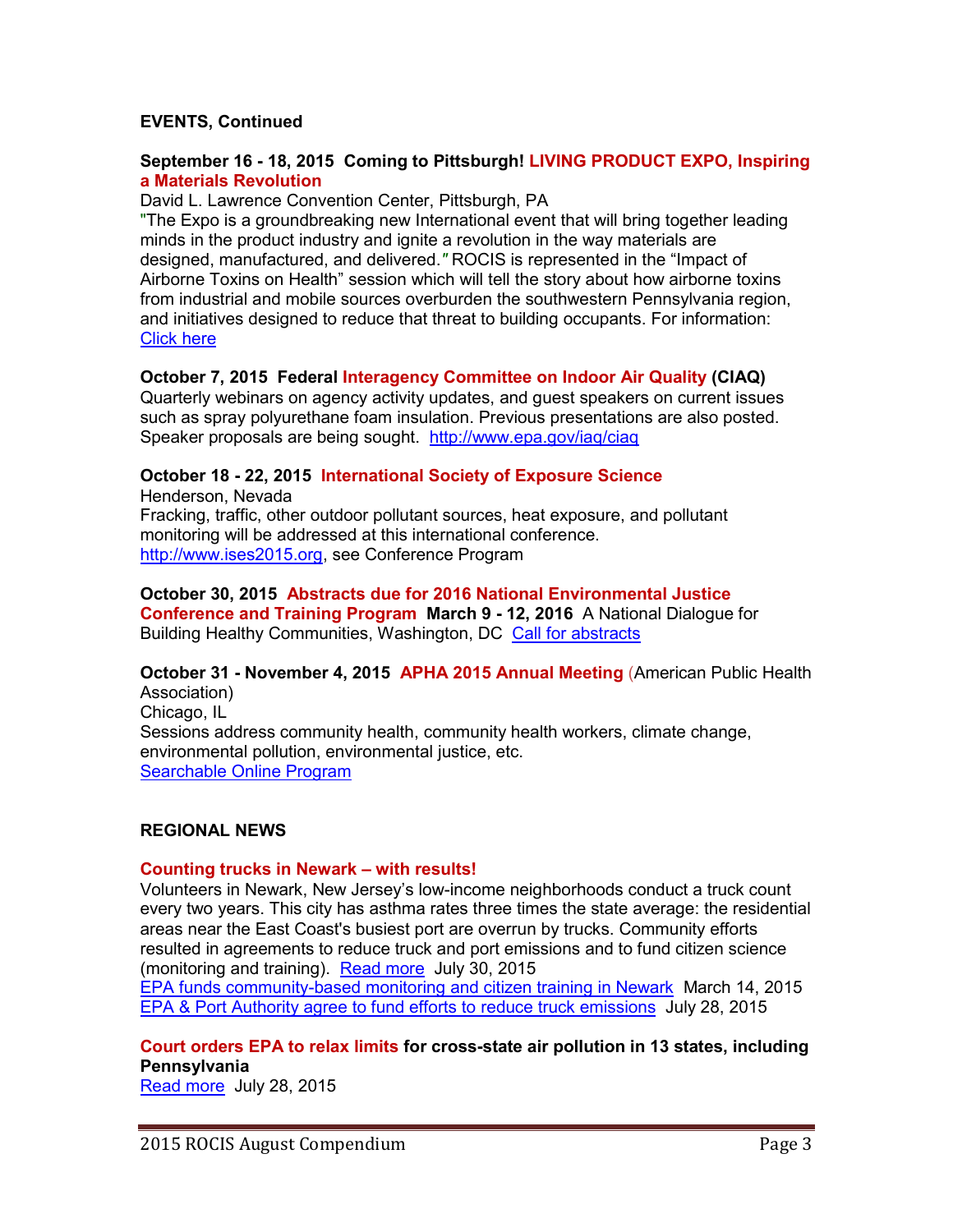# **REGIONAL NEWS Continued**

### **2015 Plan for a Healthier Allegheny (PHA) released**

The five-year plan focuses on five priority areas, which include access to healthcare, chronic disease health risk behaviors, environment, maternal and child health, and mental health and substance abuse. Measurable goals are set forth and specific, actionable strategies identified.

[News release](http://www.achd.net/pr/pubs/2015release/052615_pha.html) here PHA, CHA, [and an Indicators reports here](http://www.achd.net/pha/) July 27, 2015

#### **Health items on Allegheny County Health Department July agenda**

Agenda items include the **Northgate Asthma Initiative**, the Healthier Allegheny update, **woodburning and health education**, and the housing program. [Read more](http://www.achd.net/pr/pubs/2015release/070715_board.html) July 7, 2015

**Lawrenceville (PA) Toxic Metals Study released** [ACHD Report](http://www.achd.net/air/pubs/pdf/070115_LawrencevilleToxicMetals.pdf) July 1, 2015

#### **Air pollution violations continue at Shenango Coke Works**

The dismissal of a lawsuit to enforce air quality standards is under appeal. [Link here](http://gasp-pgh.org/2015/06/08/our-latest-look-at-shenango/) June 8, 2015

#### **OTHER NEWS**

#### **Children at risk from lead poisoning; fed enforcement lacking**

Feds rarely enforcing law that protects Maine homeowners and daycares from lead poisoning. "Thousands of Maine children and hundreds of thousands across the country are being exposed to poisonous lead paint because a federal law designed to protect them is barely being enforced." [4-part series](http://pinetreewatchdog.org/series/danger-lead-paint/) August 5 - 8, 2015

### **Cooling tower mist causes outbreak of Legionnaires' Disease in the South Bronx, NYC**

Ten deaths and a total of 108 cases have been reported. The city is testing cooling towers, and has required cooling towers to be disinfected and maintenance plans for cooling towers to be submitted soon. The state is now offering free testing across the state for private buildings with cooling towers or evaporative coolers. [NYC Health Alert](http://www.nyc.gov/html/doh/html/pr2015/pr030-15.shtml) July 29, 2015

NY Times article [Missing the warnings](http://www.nytimes.com/2015/08/07/opinion/missing-the-warnings-on-legionnaires-disease.html?_r=0) August 7, 2015 [NYC fact sheet and update on the city's response](http://www.nyc.gov/html/doh/html/diseases/cdlegi.shtml) August 8, 2015

#### **Energy efficiency: key strategy in EPA Clean Power Plan Rule**

The newly released *EPA Clean Power Plan* limits power plant emissions of CO<sub>2</sub> and encourages energy efficiency efforts. "Energy efficiency programs are generally two to three times cheaper to implement than generating power from traditional sources, and have additional benefits, such as lower utility bills for customers and businesses and local job creation, according to research from ACEEE. This is confirmed in EPA economic analysis, which shows energy efficiency as a key element in efforts to keep the cost of today's rule down."

[Read more](http://aceee.org/press/2015/08/energy-efficiency-key-compliance) August 4, 2015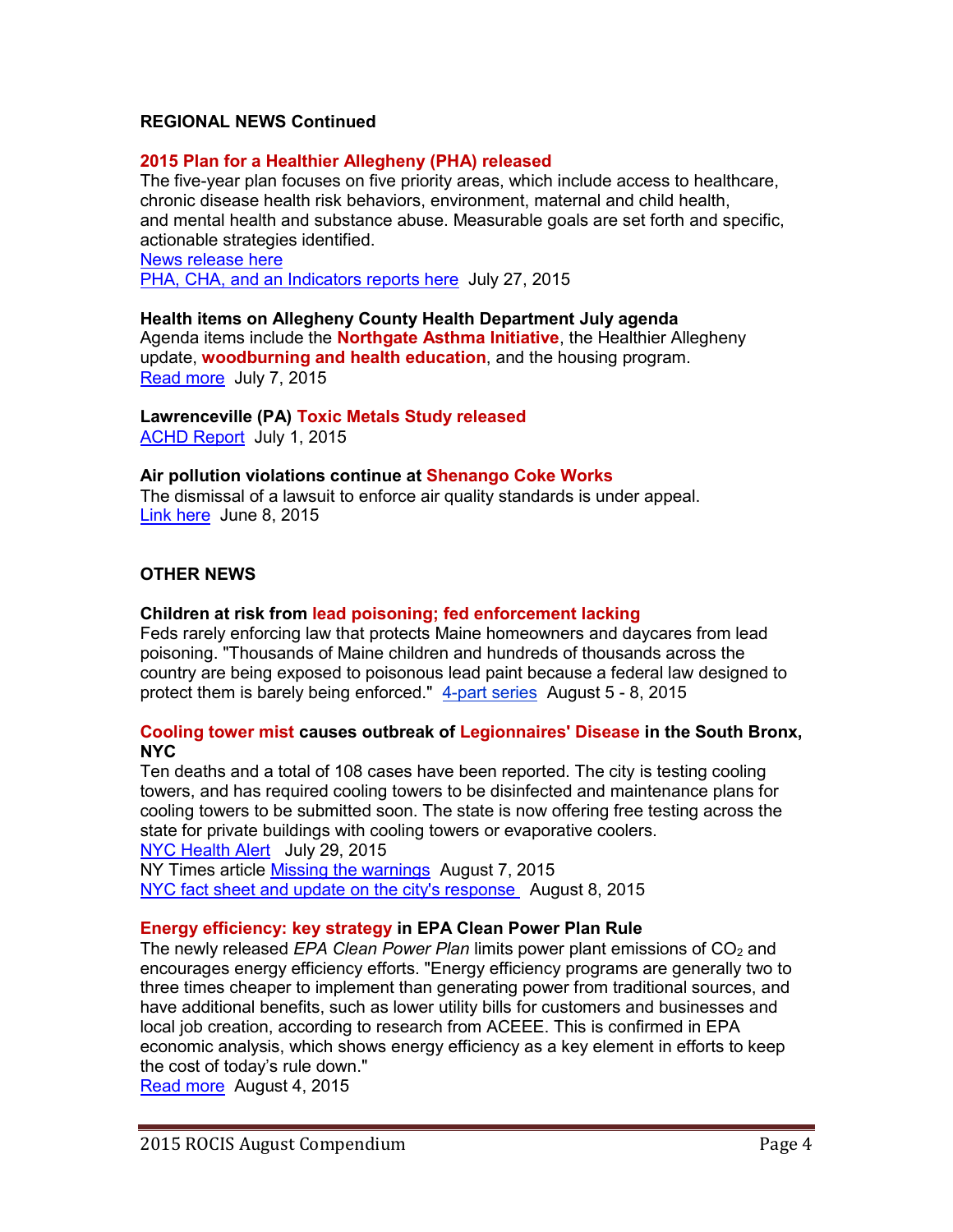# **OTHER NEWS Continued**

### **EPA Clean Power Plan: implications for affordable multifamily housing**

Energy efficiency is one of the most cost effective methods of reducing carbon emissions. "A study of nine states commissioned by Energy Efficiency for All (EEFA) determined that electricity usage in affordable multifamily housing could be slashed by as much as a third. The study, *The Potential for Energy Savings in Affordable Multifamily Housing,* also found that the benefits from making affordable rental housing energy efficient will exceed the costs by as much as 3 to 1 ... "States should seize the moment and collaborate with utilities, communities, and affordable housing stakeholders to ensure multifamily energy efficiency is a state priority," concluded Mr. Bodaken. Read [more](http://www.energyefficiencyforall.org/updates/nht-supports-epas-clean-power-plan-encourages-states-employ-energy-efficiency-affordable) August 3, 2015

### **As the nation turns away from coal, what do we owe coal workers?**

The free market is not the only answer. "Slowly, tentatively, unions and environmentalists are beginning to talk about an entirely different option called Just Transition, a guarantee that the cost of bringing down the curtain on the coal industry will not be paid by coal workers alone, but will be spread across society. It would be a huge undertaking, ideally encompassing the tens of thousands of workers directly employed in coal, from mining to electric-power generation, plus the communities that depend on their spending and taxes."

Don'[t be a Jerk](http://www.sierraclub.org/sierra/2015-4-july-august/feature/how-support-clean-energy-and-not-be-jerk) July/August 2015

### **The book,** *Coal Wars*

Examining the future of energy and the fate of the planet from both sides. Pittsburgh Post-Gazette [book review here](http://www.post-gazette.com/ae/books/2015/07/19/Book-review-Coal-Wars-looks-at-the-environmental-impact-of-burning-coal/stories/201507190033) July 19, 2015

# **\$1 Million from NIH to support air pollution monitoring by students**

The National Institutes of Health funds Phase 2 of portable ozone monitoring, adding other pollutants. Phase I involved 4,000 students from more than 50 high schools, where they conducted more than 350 monitoring treks of ozone and black carbon in and near their communities. Phase 2 will use web-based mapping, real-time display, and data sharing.

Newsletters [here](http://www.twobtech.com/newsletters.htm) July 2015

Project results from schools [here](http://go3project.com/network2/index.php/blogs?search=&orderby=creation_date&show=1&category=20&page=&tag=&start_date=&end_date=) Spring and Summer 2015

# **RESOURCES**

#### **Children's Environmental Health information**

Pediatric Environmental Health Specialty Units are located in all regions of the U.S. These units are available to answer questions from healthcare professionals, parents, school officials, or other community members about children's symptoms that may be related to regionally specific environmental exposures, including exposures at schools.

[Learn more](http://www2.epa.gov/children/where-you-live)

### **Citizen and student science tools and curricula: ozone, black carbon, CO<sup>2</sup>** Project GO<sub>3</sub>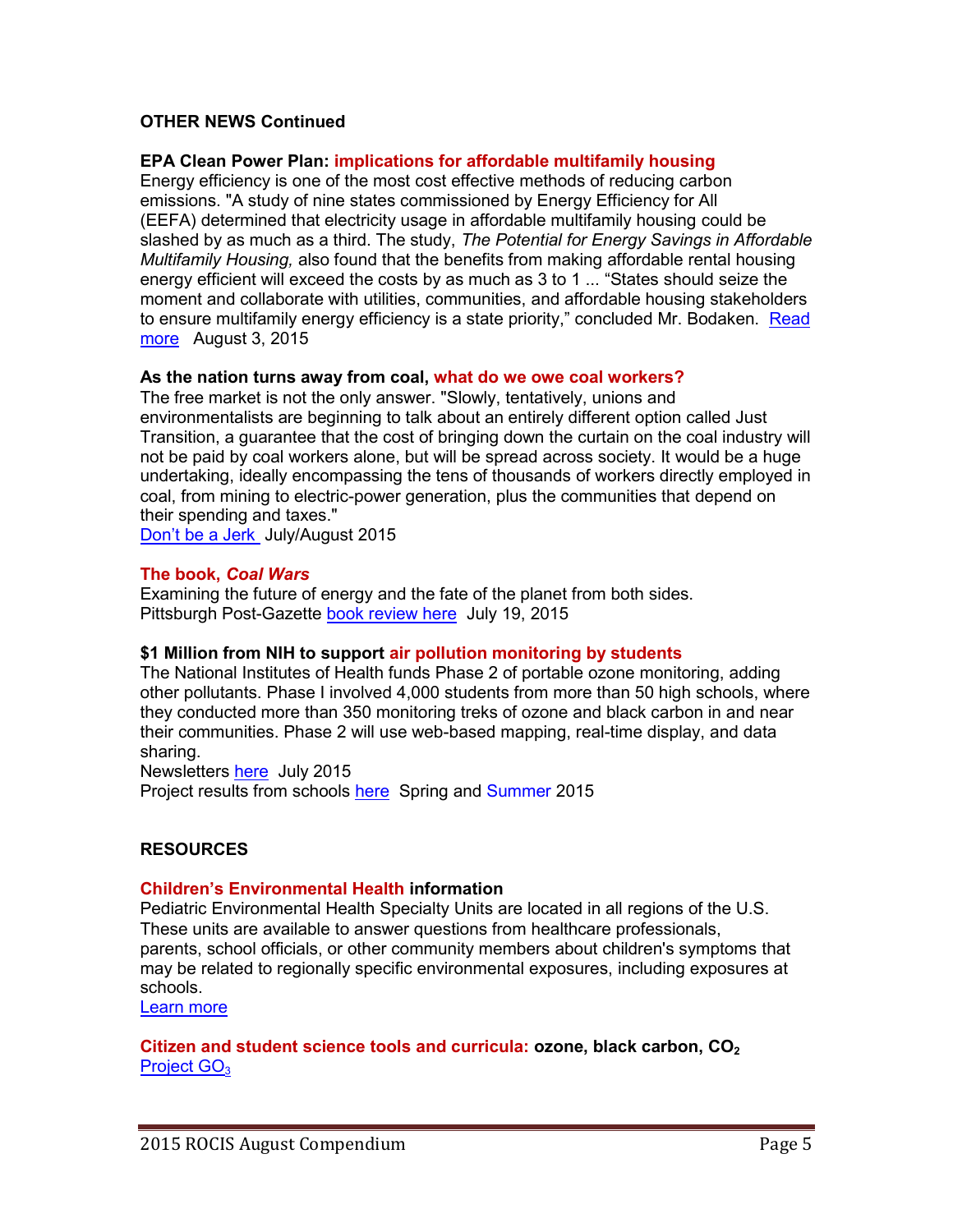# **RESOURCES Continued**

# **Miss the July 9, 2015 Community Air Monitoring training?**

EPA webinar on using low cost monitors by citizens and communities. The podcast, slides, and resource materials from the webinar are posted [here](http://www.epa.gov/heasd/airsensortoolbox/)

### **EPA Tools for Schools**: **IAQ & health webinars**

[Access webinars on demand here](http://www.epa.gov/iaq/schools/webconferences.html)

### **EPA Environmental Justice Blog**

Updates, funding opportunities, and activities on the EJ 2020 Action Agenda <http://environmentaljusticeblog.blogspot.com/>

### **Scholarships and other resources for PA environmental education**

Pennsylvania Association of Environmental Educators. <http://www.paee.net/> Scholarship application deadlines vary.

### **2015 EPA Vapor Intrusion Guidelines released**

Updates on protecting buildings from soil gases. [Summary](http://www.nixonpeabody.com/EPA_2015_vapor_intrusion_guides) July 22, 2015

#### **Legionnaires' disease and cooling towers standards and guidelines** [Background health information](http://www.cdc.gov/legionella/outbreaks.html) and related links.

Cooling tower drift management, best practices: Cooling Tower Institute, 2008, *Legionellosis Guideline: Best Practices for Control of Legionella (WTP-148)* [OSHA guidelines for workplaces](https://www.osha.gov/dts/osta/otm/otm_iii/otm_iii_7.html,%20https:/www.osha.gov/dts/osta/otm/legionnaires/cool_evap.html)

# **RESEARCH RESULTS**

### **International review: the carcinogenic potential of exposure to low doses and mixtures of chemicals**

A major review of cancer prevention and causes focused on environmental exposures, chemical mixtures, interactive immune effects, low dose effects such as genomic instability, and research needs. A special issue on cancer prevention will be published this summer. [News article](https://www2.buildinggreen.com/article/how-safe-chemicals-could-team-cause-cancer) August 2015

[Journal editorial and articles](http://carcin.oxfordjournals.org/content/36/Suppl_1.toc) Open Access (free)

# **GSA links high-performance building outcomes to integrated design**

Recent retrofits of three federal buildings using an integrated (collaborative) design process had improved building performance and project team engagement and collaboration. The University of Minnesota report concluded that the General Services Administration should continue to pursue collaborative project delivery and adopt some integrated processes—such as quality-based procurement and team selection—as standards. [Read more](https://www2.buildinggreen.com/article/gsa-links-high-performance-outcomes-integrated-design) July 2015

# **Pollutant sensor research in Europe**

Publications, presentations, and newsletters are available for multinational research and demonstration projects. <http://www.eunetair.it/> [http://www.cost.eu/media/cost\\_stories/EuNetAir](http://www.cost.eu/media/cost_stories/EuNetAir) [Presentation](http://www.eunetair.it/cost/strategic/EuroNanoForum_2015/02_ENF-2015_RIGA_COST_EuNetAir_Penza_V2.pdf) EuroNanoForum, June 2015